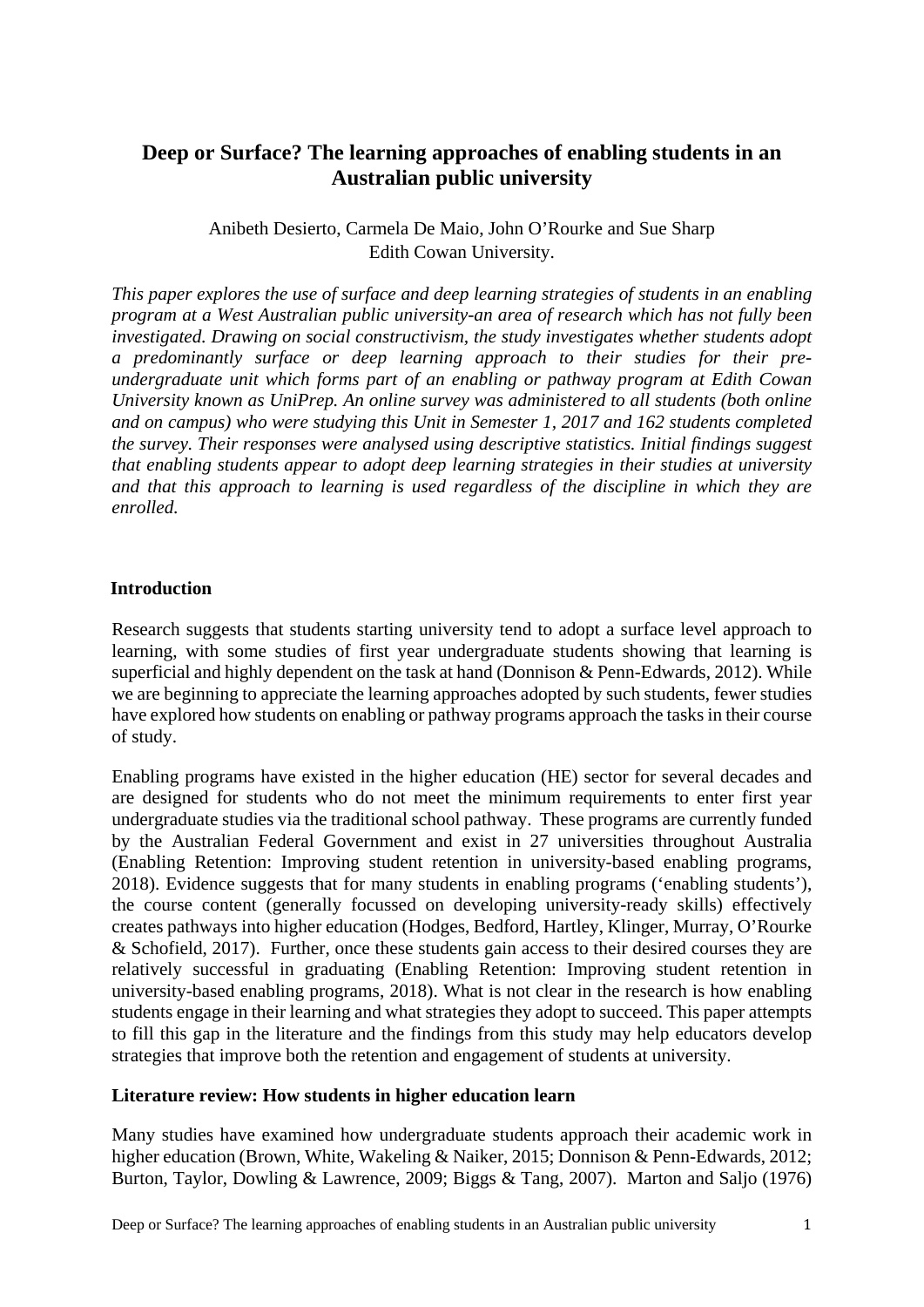found that students, when required to complete the task of reading an academic article, adopted different learning approaches termed 'surface learning' and 'deep learning' by the researchers. With the surface approach to learning, students use strategies such as memorisation to finish their academic tasks, pass their studies and are thus "focused on reproducing" knowledge (University of Oxford, 2017, p.4).

With the deep learning approach, students are "focused on understanding" (University of Oxford, 2017, p.4) and tend to engage in the more involved cognitive functions of analysis, evaluation and synthesis for in-depth acquisition of knowledge, thus enabling "higher quality learning outcomes" (Marton & Saljo, 1976, p.4). Where deep learning strategies are adopted, there is transformation of knowledge and the student aims to comprehend content for their own development and interest; engages intensely with provided information and materials as well as relates what they are learning to prior "knowledge and experience" (University of Oxford, 2017, p.2).

In discussing these approaches, researchers have argued that surface learning strategies are necessary for moving on to acquiring deeper knowledge (Ryan & Louie, 2007) for certain fields of study and in specific contexts (Hattie & Donoghue, 2016), for developing deep learning capabilities (Hattie & Donoghue, 2016; Ryan & Louie, 2007). For example, surface learning strategies, such as rote learning, are necessary for law students who must remember genuine elements of legal cases and court critical rulings to create compelling legal argumentation for use in a courtroom (Yin & Desierto, 2016). Surface strategies can also be used to develop and deepen understanding and can lead to more in-depth learning in languages, mathematics and the sciences (Ryan & Louie, 2007; Chan, 2004).

As well as moving from surface to deep learning strategies, students can alternate between both learning approaches depending on their academic tasks or when struggling with their workloads (Wang, 2013) . For example, the study by Brown and his colleagues found that the surface approach was predominantly used by 143 undergraduates of first-year chemistry when this subject was not their main interest (Brown, White, Wakeling & Naiker, 2015). Conversely, another study found that accounting students benefit from a deep learning approach for problem-solving questions in their courses (Dohlmans, Loyens, Marcq & Gijbels, 2016). In addition, all students are able to use both surface and deep approaches as coping strategies in learning (Kember & Gow, 1989).

A deep learning approach may also be adopted by university students when they find themselves in an active, learner-focused environment (Laird, Shoup & Kuh, 2005). In addition, Wang (2013) suggests that "good teaching", "clear goals and standards", suitable "assessments", encouragement towards autonomous "learning" and quality feedback make it conducive for students to adopt deep learning strategies (Wang, 2013, pp. 33-34).

When large numbers of first year undergraduates use surface approaches (Donnison and Penn Edwards, 2012) regardless of their fields of study, it is generally symptomatic of previous school cultures wherein students have been encouraged to unquestionably accept textbook content and teacher knowledge (Wingate, 2007). It has been observed that this is truer for those fresh out of school than for mature age students (Burton, Taylor, Dowling & Lawrence, 2009, p.72) and that final year students in all areas of study tend to frequently adopt deeplearning approaches (Laird, Shoup & Kuh, 2005).

Despite these studies of undergraduate students, and more recent ones on enabling students (Relf, O'Rourke, Crawford, Sharp, Hodges, Shah and Barnes, 2017; Sharp, O'Rourke, Lane &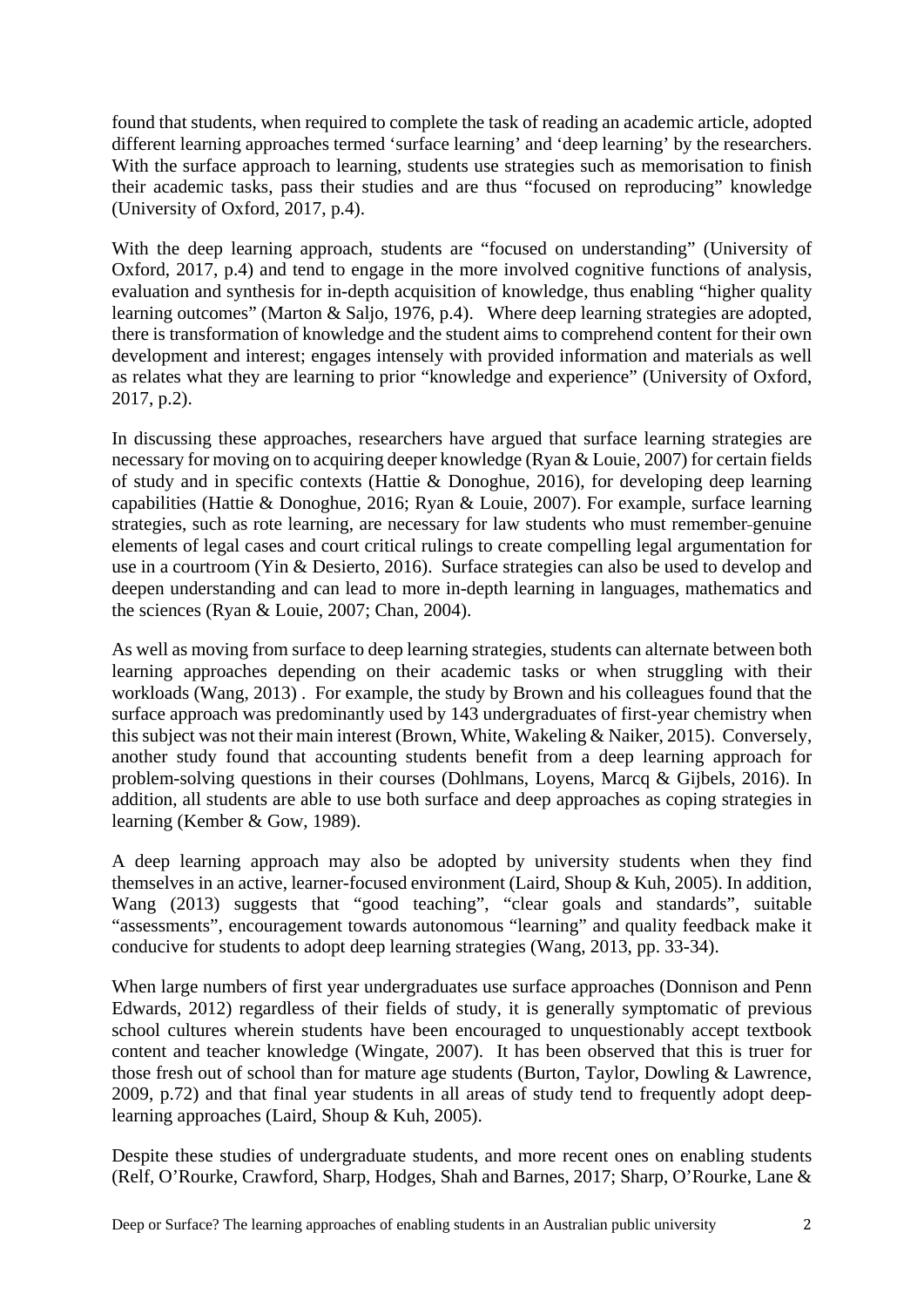Hayes, 2014), there does not as yet appear to be any research specifically focussed on whether students in enabling and pathway programs in Australian higher education institutions predominantly adopt a surface or a deep approach to learning. More research into the approaches used by enabling students would be useful to further help educators design effective programs and it is hoped that the study outlined in this paper makes some contribution in this area.

### **Theoretical framework and methodology**

The theoretical framework adopted in this study is one of social constructivism as enunciated in the works of Vygotsky (1987). This framework was used as it focusses on the innate and cognitive processes of the learner as one of the critical aspects of learning. In addition, in social constructivism, a number of factors are considered important for effective teaching and learning. These include a learner-centred classroom (Kember & Gow, 1989); interaction, collaboration and play (Vygotsky, 1987); scaffolding, constructive feedback, building on students' prior knowledge (Hermida, 2015) and a recognition by educators of the 'sociocultural approach to learning and development' in designing programs (Vialle, Lysaght & Verenikina, 2005, p.48). These constructivist factors also help encourage deep learning amongst students (Hermida, 2015; Lamon, 2018; Blake & Pope, 2008).

For educators to understand the learner, they need to consider the latter's innate cognitive processes of learning, the experience and background that they bring to the learning process, the quality of the teaching process they undergo as well as the larger educational and social environment within which the learning takes place (Vialle, Lysaght & Verenikina, 2005).

Development in an appreciation of how these students approach learning in an enabling program is critical so that educators can better manage and design their enabling programs and equip them more effectively for their undergraduate years, addressing any deep learning strategies that students might lack in. Such findings may allow enabling educators to influence their students to adopt learning strategies to help them progress, critically regard and discover the world around them and to become effective learners (Vygotsky, cited in Liu & Matthews, 2005).

In addition, drawing from Vygotsky's (1987) constructivist framework of what constitutes the critical aspects of learning, the researchers of this study analyse their results against previous research on enabling programs (Relf et al, 2017; Sharp et al, 2014). These studies investigated the quality of the teaching process in enabling programs as well as the larger social and educational environment of these programs at three Australian universities (Relf et al, 2017; Sharp et al, 2014) including Edith Cowan University (ECU).

In conducting this analysis, the researchers have endeavoured to obtain a clear picture of those critical aspects of learning necessary for understanding the learner in an enabling program which can then help both designers and educators develop effective materials that encourage learning approaches that maximise the learning, engagement and retention of enabling students at university.

Additionally, through an investigation of the enabling students' cognitive processes as to their use of surface and deep learning strategies in their learning, the authors endeavour to contribute to the research on learning and teaching by focusing on an area not yet covered in the literature.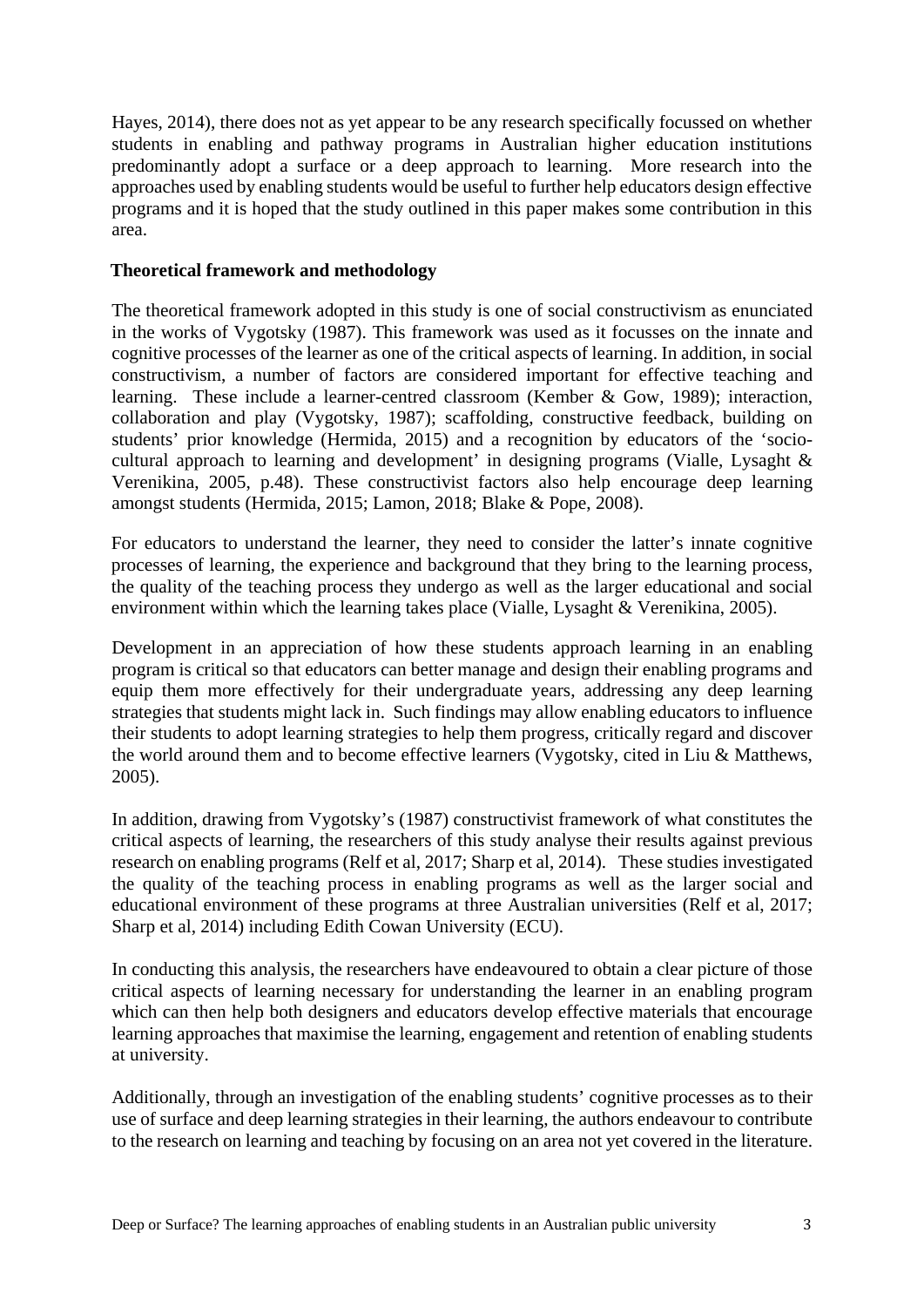The research method used for gathering the information on pathway students' learning approaches was quantitative and descriptive statistics were used for data analysis as the results from the research were primarily quantitative in nature.

The participants of this study were students enrolled in the Learning Skills unit in Uniprep, ECU's enabling program, in Semester 1, 2017. The total number of students in this unit at the time was just over 1,000 and with 162 respondents to the survey, the response rate was almost 20%.

The three research questions (RQ) posed to investigate whether enabling students adopt a surface or deep learning approach in their studies were:

RQ1. Do enabling students tend to predominantly adopt more surface level strategies than deep learning strategies?

RQ2. What kind of learning strategies do enabling students tend to utilise?

RQ3. Does the discipline which enabling students wish to study at university influence their adoption of deep learning strategies?

To answer these research questions, a survey instrument, containing 10 questions, was administered to all enabling students taking the Learning Skills unit. Questions 1-8 of the survey asked for demographic information. Questions 9 and 10 both contained ten statements relating to surface learning approaches and deep learning approaches respectively and students were asked to respond to each of these based on a Likert-scale on how they learn (e.g. Strongly Agree, Agree, Neither agree nor disagree, Disagree, Strongly disagree). For example, *'I accept information that I read as true and correct'* was a statement found in question 9 as an example of a surface learning approach, while *'I tend to question what I read'* was a statement found in question 10 and, if answered in the affirmative, is an example of a deep learning approach.

The statements for Question 9 represented strategies for a surface learning approach and the Question 10 statements related to a deep learning approach. These statements were derived from existing literature which identified certain strategies as examples of surface and deep learning approaches to learning (Entwistle & Peterson, 2004; Martin & Saljo, 1976). To ensure the validity and reliability of the survey instrument, students were not told that the statements in each question related to any particular learning approach. Despite this, one of the limitations of the survey instrument is that it has yet to be tested in other contexts and on enabling students in other institutions of higher learning.

The survey instrument was administered online to all students in the Learning Skills unit, studying both face-to-face and online. The survey opened in the final weeks of classes (by which time the students had been studying for just over three months) and remained open for two weeks after classes had concluded, to enable those students who were not able to complete the survey during class-time, to do so later. At all times, collection of data remained confidential and all student responses were de-identified.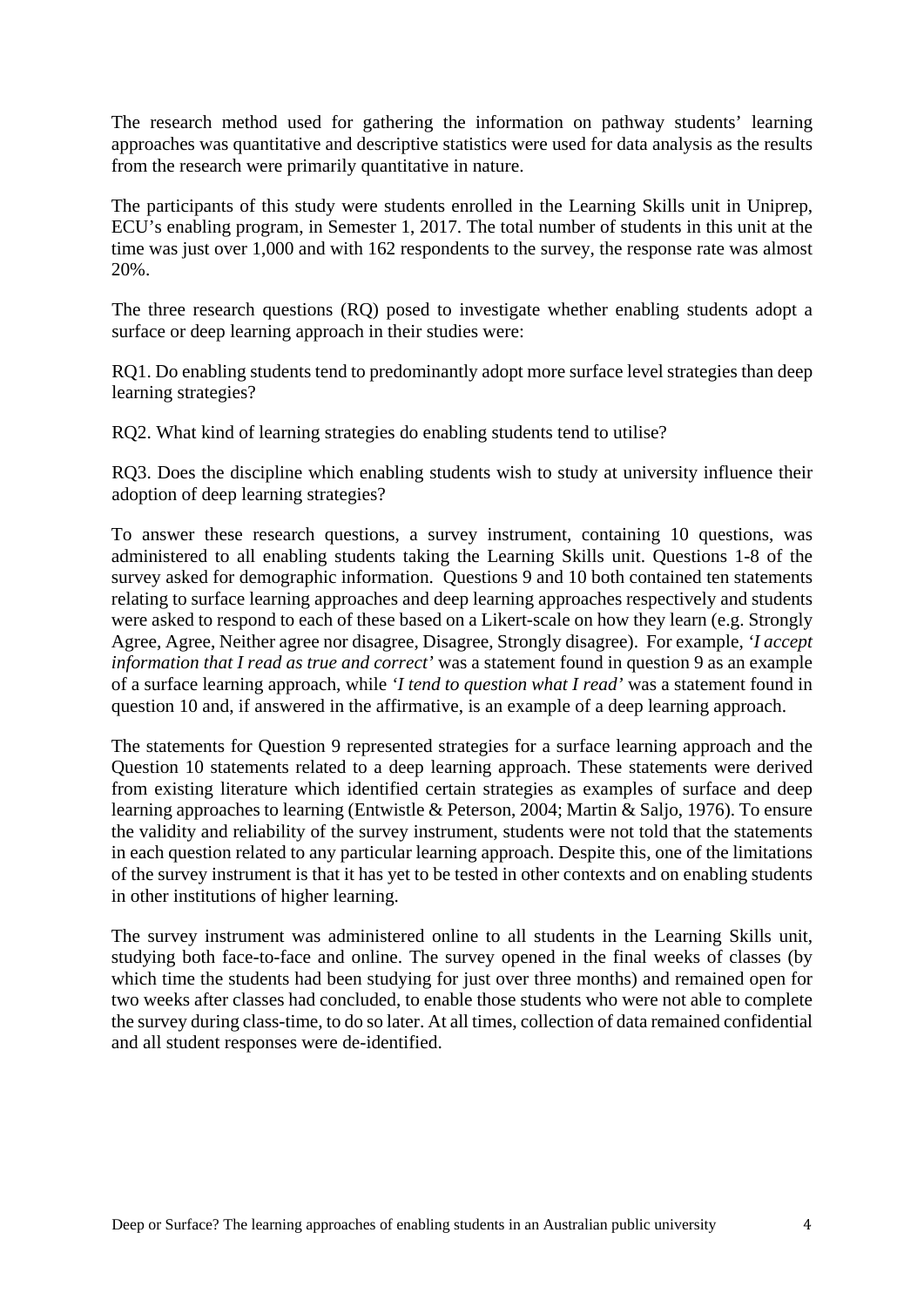# **Findings**

Analysis of the demographic results showed that the respondents were a fairly homogenous group- young school leavers. Most students were females (57%), aged below 19 years (69%) and had studied in high school before commencing their enabling program at university (66%). The highest education level obtained by most was Year 12 or equivalent (73%) and most were studying on campus rather than online (85%). All respondents (100%) were new to university, having been in the enabling program for less than three months. Almost all were from an Australian-English/Irish/European cultural background (71%). In terms of the discipline or course they intended to study at university, responses were evenly distributed between the students' preferred disciplines, such as Arts and Humanities (19%), Education (16%), Nursing and Midwifery (15%) and Business and Law (11%).

RQ1. Do enabling students tend to predominantly adopt more surface level strategies than deep learning strategies?

In terms of the types of learning approaches used by these respondents, results reveal higher levels of agreement with the use of deep learning strategies. That is, 82% of respondents both strongly agreed and agreed with the statements in question 10 (use of strategies related to a deep learning approach), as compared with 19% who both strongly agreed and agreed with the statements in question 9 (strategies related to a surface learning approach). As mentioned earlier, respondents were not made aware beforehand that these statements related to any particular learning approach.

RQ2. What kind of learning strategies do enabling students tend to utilise?

The results of this study suggest that the majority of enabling students use strategies commensurate with a deep learning approach to their studies. In particular, the most common deep learning strategies found to have been adopted by the respondents were: thinking about how they can apply what they have learnt at university to future careers (long-term goals) (90%), supporting their own ideas in their writing with evidence from texts they have read (critical thinking) (84%), looking for main ideas, themes and concepts in the texts they read (comprehension) (83%), submitting assessments on time (effective time management) (78%), and reflecting on what they have learnt (reflective thinking) (75%).

Despite the results showing that enabling students appear to predominantly adopt more deep learning strategies, there were also a few strategies for surface learning adopted by them. These surface learning strategies include not reading additional recommended materials (62%), focusing mainly on assessments that need to be completed (or on short-term goals) (83%) and feeling anxious and stressed about their studies (62%).

RQ3. Does the discipline which enabling students wish to study at university influence their adoption of deep learning strategies?

In terms of whether the learning strategies that the enabling students adopted differed according to their chosen discipline, the results of this study appear to show that, regardless of the discipline they were in, the majority adopt deep learning strategies in their studies.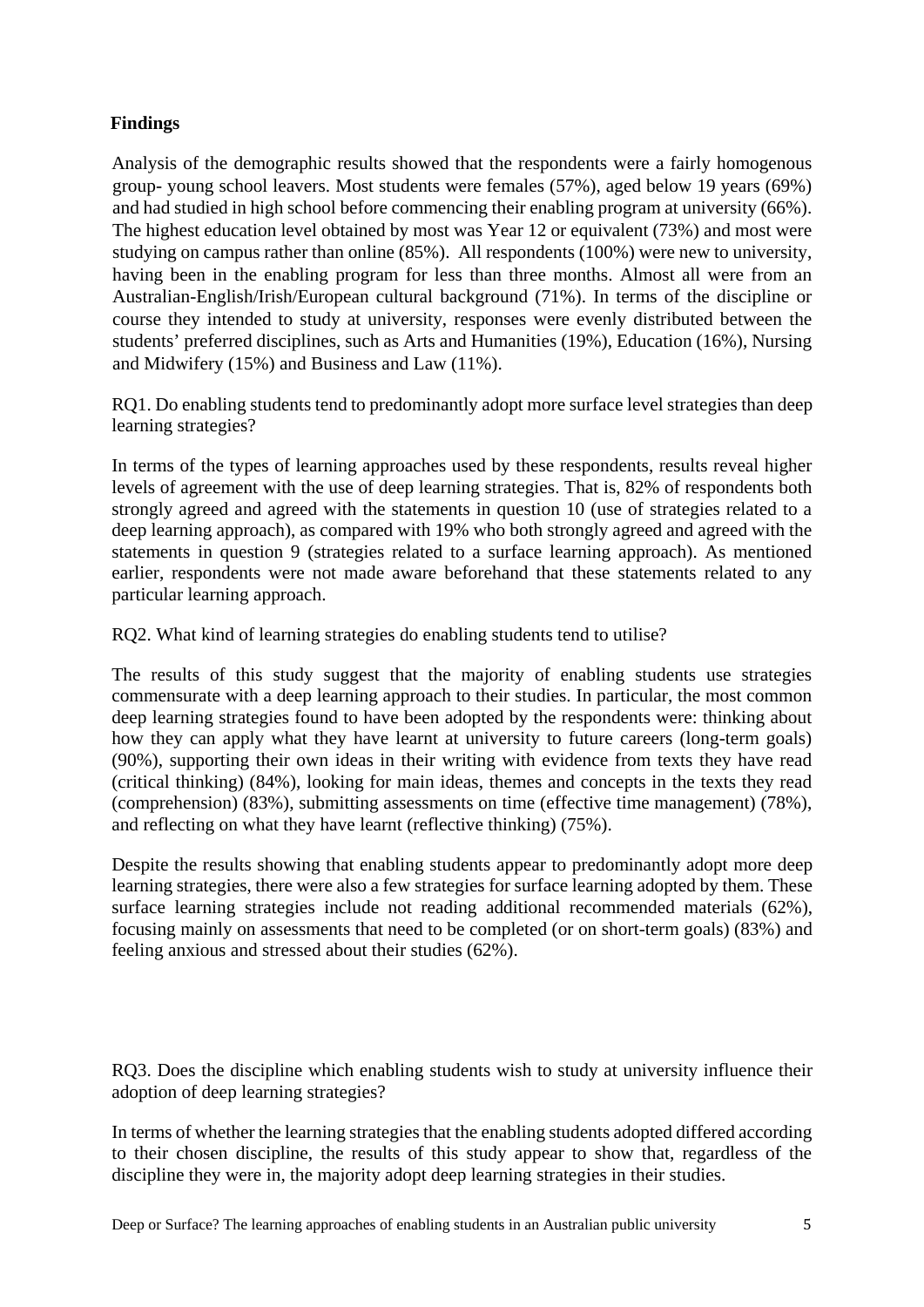### **Discussion**

The results of this small-scale study on the learning strategies used by enabling students appear to both support and contradict existing literature on deep and surface learning approaches to learning. On the one hand, the findings support Wang's (2013) finding that the learning approach adopted by students does not depend on the discipline in which they are studying, On the other hand, the findings from this study contradict other research which has found that undergraduate students tend to adopt a surface approach to learning (Brown et al., 2015; Turner & Baskerville, 2013; Donnison & Penn-Edwards, 2012; Laird, Shoup & Kuh, 2005; Entwistle & Peterson, 2004). Thus, it seems puzzling as to why the majority of enabling students, who are pre-undergraduates, demonstrate knowledge of and belief in their use of strategies for a deep learning approach in the face of literature which would suggest otherwise. Some possible reasons are outlined below.

Previous studies have shown that a student's learning approach can vary according to the nature of the learning and assessment task, what the teacher is assessing, the nature of support for the student, program content and teaching quality, relevance of program content to students' interests and student workload (Dohlmans et al, 2016; Brown et al, 2015; Turner & Baskerville, 2013; Wang, 2013; Laird Shoup & Kuh, 2005; Chan, 2004). Futhermore, students can alternate between both surface and deep learning strategies depending on the task at hand (Ramsden, 2003). In this study, the nature of the program and the support students received may have led to them adopting a deep learning approach. For example, the Uniprep program has a specific curriculum design (Lane & Sharp, 2014) that is adapted to ensure students develop the skills and behaviours correlated with academic persistence and success (e.g. risk-taking, goal setting, openness to change, identity shifts, engagement with peer support and friendship). In addition, in the specific Learning Skills unit, strategies to manage information, to connect information from different sources, paraphrase and were explicitly taught, practiced and assessed. Throughout the unit, students had opportunities to audit and reflect on the development of skills and strategies for learning and all strategies were explicitly taught, practiced over the length of the unit and assessed. Thus, these may be a reasons why the students appeared to adopt a deep learning approach as the tasks they undertook demanded learning strategies cognisant with such an approach.

Furthermore, Relf et al's (2017) study of enabling programs from three universities (which included the Uniprep program) shows a high level of satisfaction for the teachers, teaching quality, program materials, student support and educational environment provided by ECU. As found earlier, the literature shows that "good teaching", a focus on "independent learning", feedback (Wang, 2013; Ramsden, 2003) and "learner-centred" conditions (Laird, Shoup & Kuh, 2015) can help engender a deep learning approach among students. This is evident in the case of this program where the cohesion, connectedness and coherence (3C) model adopted in its design has helped develop the "confidence, skills and knowledge" of enabling students for their move to their undergraduate year (O'Rourke et al, 2014; Sharp et al, 2014). Therefore, it appears likely that the quality of teaching and educational environment which the students in this study have experienced in their university's enabling program may have contributed significantly to their adoption of deep learning strategies.

Although not the focus of this study, the literature shows that "intrinsic motivation" (Turner  $\&$ Baskerville, 2013), "achievement motivation" (Lau, Liem & Nie, 2008) and the willingness to collaborate (Biggs & Tang, 2007) are some factors associated with a deep learning approach.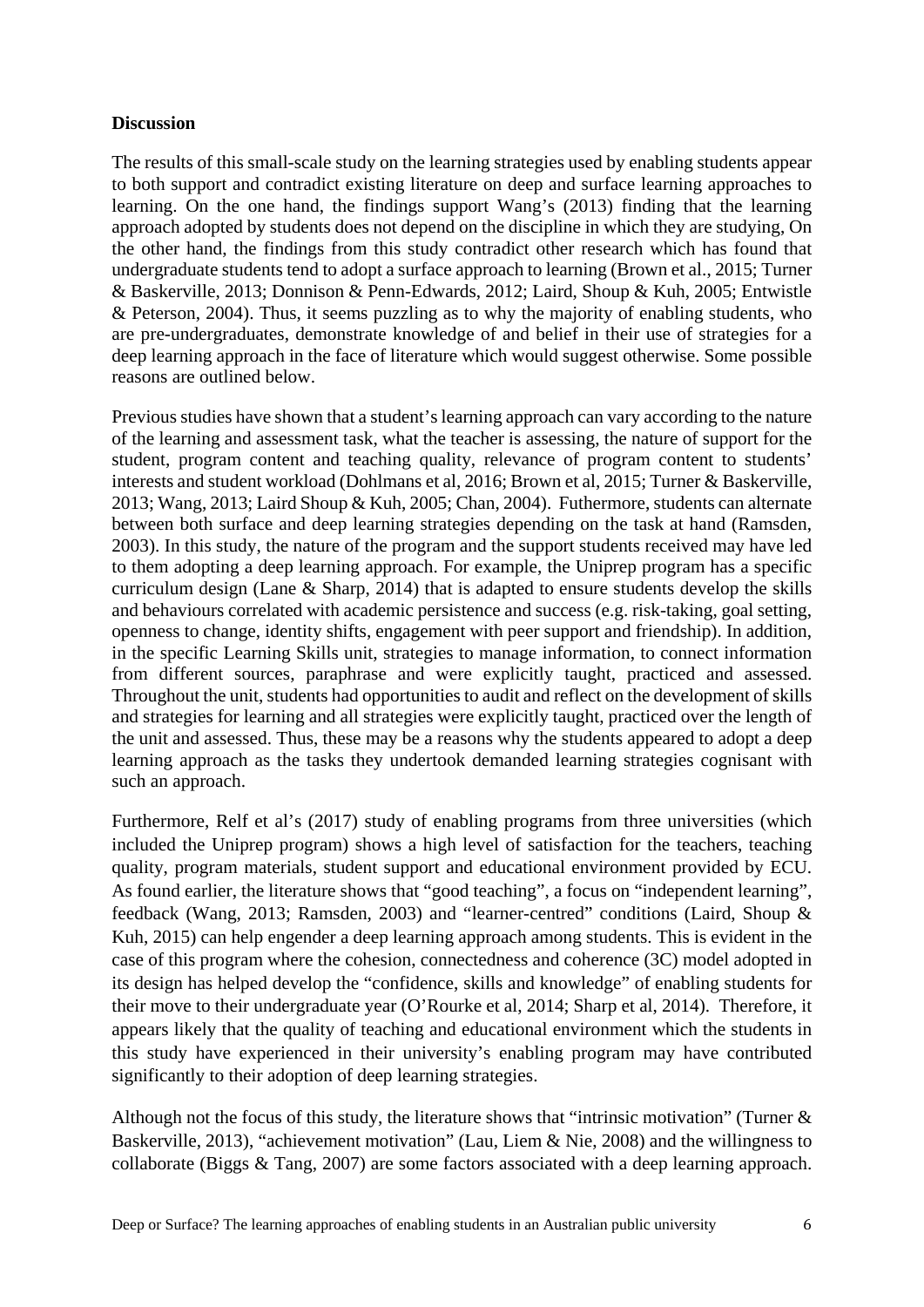As these students were inclined to fill in the survey, they very likely take their learning seriously.

Contrary to research which argues that the deep learning approach can allow for students to feel enjoyment of their studies and that the surface learning approach can be connected to feelings of anxiety (Wang, 2013), the majority of these enabling student respondents in this study who adopt deep learning strategies express feelings of anxiety about their studies. This is a realistic outcome as these students would still be continuing to develop in their capacity to manage their workload for their university studies and as pointed out by Ramsden (2003), students can adopt both surface and deep learning strategies at the same time depending on their needs and purpose. This is reflected in the findings of this study which show that a majority of the enabling students adopt strategies for deep learning while adopting the surface learning strategy of focusing mostly on their assessments' completion (considered as part of short-term goals).

In previous studies, a deficit model for enabling students might have been conceived since students undertake pathway or enabling programs because they do not meet the requirements of university entry. As such, they could be considered as lacking the requisite academic skills and knowledge for first year undergraduate studies. However, the possible conception of a deficit model for enabling students is contradicted by the results of this study which show the capability of these learners to engage well with their program content by adopting learning strategies cognisant with a deep learning approach.

Finally the findings in this study reflect what has been found in the literature where the discipline type does not necessarily determine the learning approach adopted by students (Wang, 2013). Rather, the determinants of which learning approach is adopted by students could include the type of assessment and their workload. This means students faced with an overly heavy workload might choose to use the surface approach to be able to manage their studies (Wang, 2013), while certain assessments might require memorisation of facts and regurgitation of specific details which would entail the use of the surface learning approach (Laurillard, 1997; Yin & Desierto, 2016).

## **Conclusion**

This study has been premised on the holistic nature of education as espoused by Vygotsky (1994) in his social constructivist philosophy where learning is viewed as a social process involving students, educators and the larger environment to develop the learner so that they then influence the larger social context. This process also involves an examination of the cognitive and sociological worlds of learners, including approaches or dialectical connections adopted by students to make meanings of their worlds. In focusing on the deep and learning strategies used by enabling students, the researchers have sought to shed light on a part of this phenomenon in order to obtain a more complete picture of the learning that occurs in enabling students.

To conclude, future research into enabling students could not only examine the dialectical connections, but also study the quality of academic knowledge and skills, intrinsic motivation and other personal factors which might provide a comprehensive picture of why these learners adopt deep learning approaches to their studies.

### *Acknowledgements*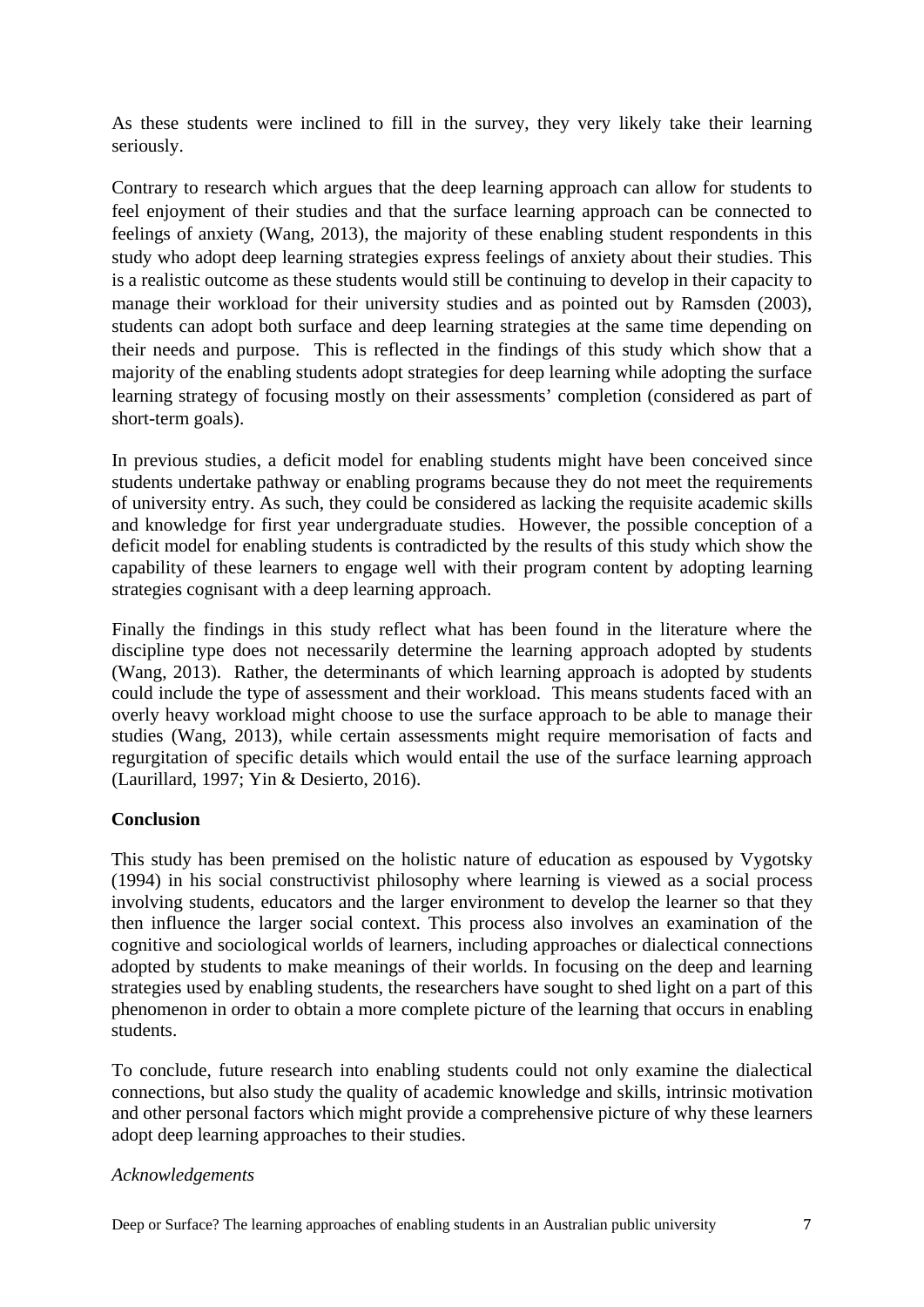The authors wish to thank the students who participated in this study and the unit coordinator, lecturers and tutors of the Learning Skills unit, UniPrep, at ECU for allowing the link to the online survey instrument to be embedded in the unit's site on Blackboard (LMS).

Note: This study was approved by the Ethics Committee at ECU (Project Code: 17382).

#### **References**

- Biggs, J. & Tang, C. (2007). *Teaching for quality learning at university.* (3rd ed.). Berkshire, UK: Oxford University Press.
- Blake, B. & Pope, T. (2008). Developmental psychology: Incorporating Piaget's and Vygotsky's theories in classroom. *Journal of Cross-disciplinary perspectives in education, 1*(1), 59-67.
- Brown, S. White, S. Wakeling, L. & Naiker, M. (2015). Approaches and Study Skills Inventory for Students (ASSIST) in an Introductory Course in Chemistry. *Journal of University Teaching & Learning Practice*, *12*(3). Article 6.
- Burton, L., Taylor, J., Dowling, D., & Lawrence, J. (2009). Learning approaches, personality and concepts of knowledge of first-year students: Mature-age versus school leavers. *Studies in Learning, Evaluation, Innovation and Development*, *6*(1), 65-81. Retrieved from http://sleid.cqu.edu.au.
- Chan, C. (2004). *Medium of instruction and students' learning approaches in the subject economics at the post-secondary level* (Masters dissertation). Retrieved from http://sunzi.lib.hku.hk/hkuto/record/B31963614.
- Dohlmans, D., Loyens, S., Marcq, H., Gijbels, D. (2016). Deep and surface learning in problem-based learning: A review of the literature. *Advances in Health Sciences Education, 21*(5), 1087–1112.
- Donnison, S., & Penn-Edwards, (2012). Focusing on first year assessment: Surface or deep approaches to learning. *The International Journal of the First Year in Higher Education*, *3*(2), 9-20.
- Enabling Retention: Improving student retention in university-based enabling programs (2018). Retrieved from http://enablingretention.org.au/
- Entwistle, N., & Peterson, E. (2004). Conceptions of learning and knowledge in higher education: Relationships with study behavior and influences of learning environments. *International Journal of Educational Research*, *41,* 407-428. Retrieved from http://www.elsevier.com/wps/find/journaldescription.cws home/491/description
- Hattie, J.A.C. & Donoghue, G.M. (2016). Learning strategies: A synthesis and conceptual model. *Science of Learning*, *1*(16013), 1-13. doi:10.1038/npjscilearn.2016.13.
- Hermida, J. (2015). *Facilitating deep learning pathways to success for university and college teachers.* Toronto, Canada: Apple Academic Press.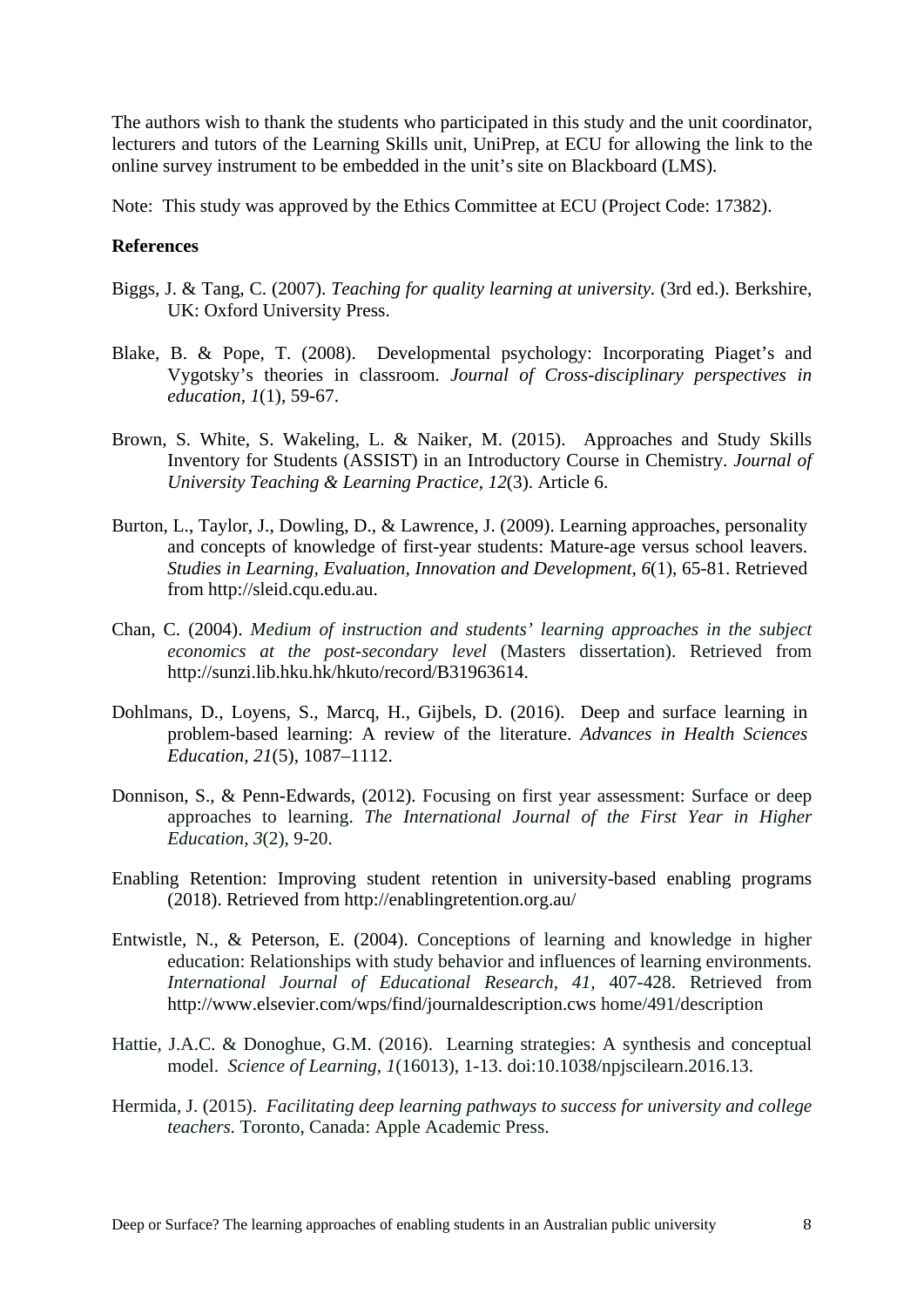- Kember, D. & Gow, L. (1989). A model of student approaches to learning encompassing ways to influence and change approaches. *Instr Sci*, *18*(263), 263-288. doi:10.1007/BF00118014
- Laird, T.F., Shoup, R. & Kuh, G.D. (2005). Measuring deep approaches to learning using the National Survey of Student Engagement. Paper presented at the Annual Meeting of the Association for Institutional Research, May 14-May 18. Retrieved from nsse.indiana.edu/pdf/conference\_presentations/2006/air2006deeplearningfinal.pdf
- Lamon, M. (2018). *Learning theory-constructivist approach.* Retrieved from http://education.stateuniversity.com/pages/2014-Learning-Theory-CONSTRUCTIVIST-APPROACH.html
- Lane, J. & Sharp, S. (2014). Pathways to success: Evaluating the use of enabling pedagogies in a university transition course. *GSTF International Journal on Education 2*(1), 66-74.
- Laurillard, D. (1997). *The Experience of Learning: Implications for Teaching and Studying in Higher Education*, in F. Marton, D. Hounsell and N. Entwistle (eds.). Edinburgh, UK: Scottish Academic Press.
- Lau, S., Liem, A.D. & Nie, Y. (2008). Task and self-related pathways to deep learning: The mediating role of achievement goals, classroom attentiveness, and group participation. *British Journal of [Educational](https://www.ncbi.nlm.nih.gov/pubmed/18166143) Psychology*, December, *78*(Pt 4), 639-62. doi: 10.1348/000709907X270261

 Liu, C.H., & Matthews, R. (2005). Vygotsky's philosophy: Constructivism and its criticisms examined. *International Education Journal*, *6*(3), 386-399.

- Marton, F. & Saljo, R. (1976). On qualitative differences in learning. I outcome and process. *British Journal of Educational Psychology*, *46,* 4-11.
- Ramsden, P. (2003). *Learning to teach in higher education* (2nd ed.). London, UK: Routledge Palmer.
- Relf, B., O'Rourke, J. Crawford, N., Sharp, S., Hodges, B., Shah, M. & Barnes, R. (2017). *Lighting the path(way): Articulating curriculum design principles for open access enabling programs.* Retrieved from http://www.newcastle.edu.au
- Ryan, J. & Louie, K. (2007). False Dichotomy? 'Western' and 'Confucian' concepts of scholarship and learning. *Educational Philosophy and Theory,* 404-417. doi: 10.1111/j.1469-5812.2007.00347.x
- Sharp, S., O'Rourke, J., Lane, J. & Hayes, A. M. (2014). Cohesion, coherence and connectedness: A 3C model for enabling-course design to support student transition to university. In *Proceedings of the Joint AARE-NZARE Conference*. Retrieved from https://www.aare.edu.au/data/2014\_Conference/Full\_papers/SHARP\_14.pdf
- Turner, M. & Baskerville, R. (2013). The experience of deep learning by accounting students. *Accounting Education, 22*(6), 582-604. doi:10.1080/09639284.2013.847323